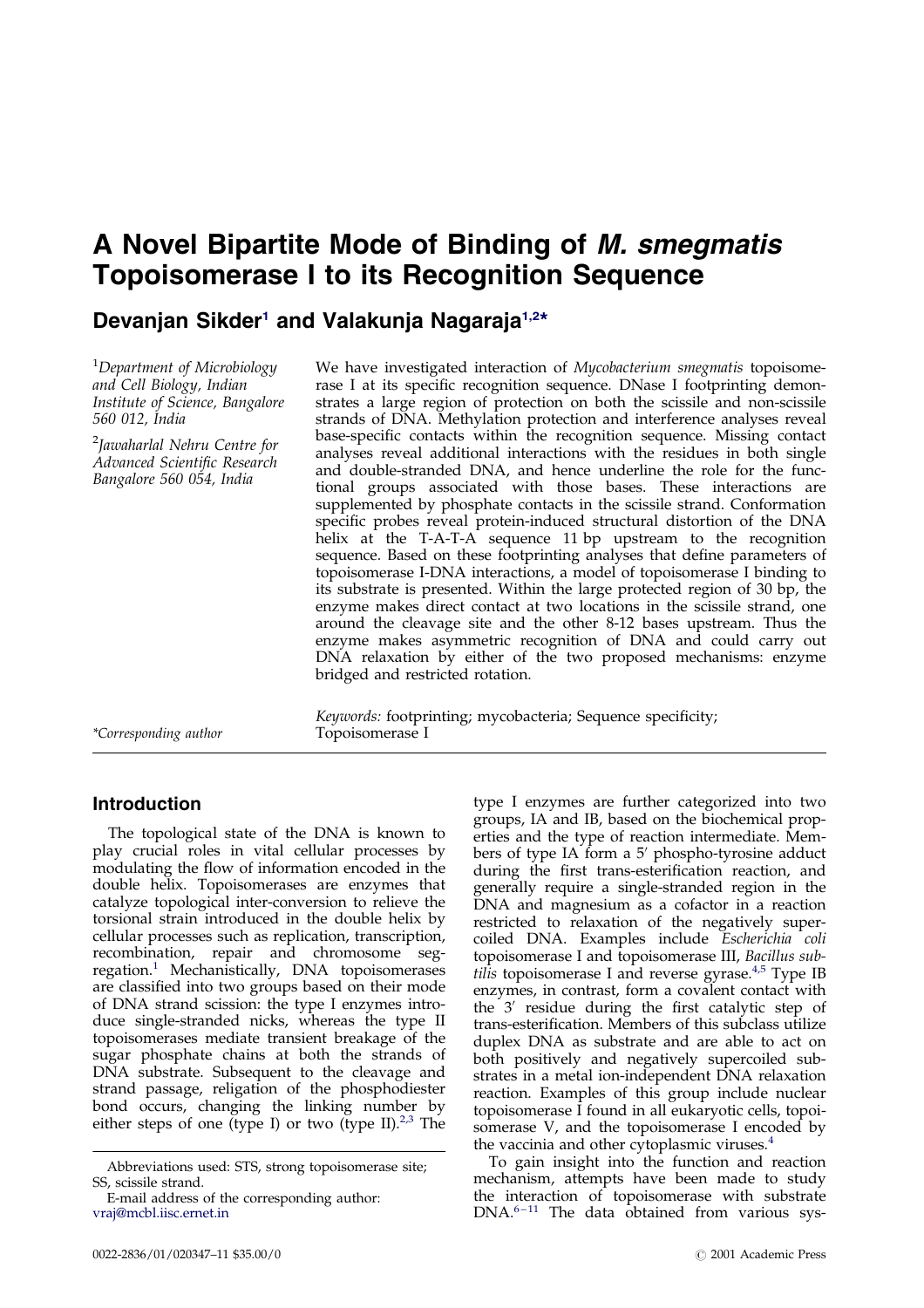<span id="page-1-0"></span>tems suggest that the sequence specificity of topoisomerases is not very stringent although they appear to prefer certain sequences to others.<sup>[7,](#page-9-0)12-[18](#page-9-0)</sup> Topoisomerase I from vaccinia virus is perhaps the only exc[epti](#page-9-0)on, which is distinctive in its site specificity.<sup>8</sup> Detailed studies have been carried out on the site specific interaction of vaccinia topoisomerase I with DNA and as a result the viral protein has emerged as the model for understanding the reaction mechanism of type IB topoisomerases. [19](#page-9-0) The biochemical knowledge on the enzyme was complemented by the structural information of the viral topoisomerase  $I^{20,21}$  $I^{20,21}$  $I^{20,21}$  These studies have led to the proposal of free-rotation model of relaxation for the enzyme.<sup>[22](#page-9-0)</sup> Meanwhile, mechanistic studies with human topoisomerase I-DNA complexes provided insights into the structural features important for the interaction of the latter enzyme, leading to a different scheme of DNA relaxation. [23,24](#page-9-0)

Three-dimensional [str](#page-9-0)ucture of the truncated E. coli topoisomerase  $I^9$  provided data about the domains of the protein, and suggested a probable relaxation mechanism. Based on these studies, the members of type IA subclass are believed to effect DNA relaxation by a enzyme-bridged mechanism.<sup>[9](#page-9-0)</sup> However, unlike the vaccinia topoisomerase, E. coli topoisomerase I does not exhibit high degree of sequence specificity, and hence only limited information on interaction with substrate and reaction mechanism is available. In this manuscript, we have taken the advantage of site-specific binding of Mycobacterium smegmatis topoisomerase I to address the possible reaction mechanism of type 1A topoisomerases. M. smegmatis topoisomerase I has several unusual features. While the protein exhibits characteristics akin to type IA topoisomerases it lacks the zinc-finger motif, found in other members of type IA family. [25](#page-9-0) This is the only known topoisomerase that interacts with both single and double-stranded DNA with comparable affinity,<sup>[26](#page-9-0)</sup> and displays a high degree of sequence specificity.<sup>[26,27](#page-9-0)</sup> These features of topoisomerase I make it a suitable candidate to address the molecular basis of site-specific interaction. Here, we describe the interaction pattern of M. smegmatis topoisomerase I with DNA. The novel footprinting pattern differs from any other topoisomerase I characterized so far, and provides clues into the reaction mechanism.

# **Results**

### M. smegmatis topoisomerase I interacts with DNA in a sequence specific manner

Mycobacterial topoisomerase I displays remarkable sequence specificity in recognizing the DNA sites containing the  $CGCTTC/G$  element.<sup>[26,27](#page-9-0)</sup> A 38mer oligonucleotide harboring this strong topoisomerase site (STS) was used in all footprinting experiments (see Experimental Procedures).

Incubation of topoisomerase I with STS containing oligonucleotides resulted in a distinct topoisomerase-DNA complex (Figure 1(a), lanes 1 and 2). The absence of such a retarded complex upon incubating the protein with non-specific oligonucleotides under identical conditions (Figure 1(a), lane 4) demonstrates the specificity of the interaction of the enzyme to the DNA having recognition sequence. Similar results were obtained in topoisomerase-mediated cleavage reactions of single and double-stranded DNA (Figure 1(b), lanes 2 and 3). No cleavage product was detected when non-specific oligonucleotides were used (Figure  $1(b)$ , lane 4).

### DNase I footprinting

DNase I footprinting assays provide overall protection pattern showing the surface area of DNA occupied by the protein. The end-labeled



Figure 1. Characterization of the substrate DNA used in footprinting reaction. (a) Specific binding of topoisomerase I: oligonucleotides containing the STS (lanes 1- 3) or lacking it (lane 4) were incubated either in the absence (lane 1) or in the presence of 1 ng of  $M$ . smegmatis topoisomerase I (lanes 2 and 3) and then electrophoresed through a native 8 % polyacrylamide gel at 150 V for one hour. In lane 3, STS DNA in doublestrand context was used. (b) Specific cleavage of the STS oligonucleotide: G ladder (Lane G); free DNA (lane 1). Topoisomerase was incubated along with STS oligonucleotide (10 fmol) in single (lane 2) or double-stranded context (lane 3), or incubated with oligonucleotide lacking STS (lane 4). The reaction products were electrophoresed through a denaturing 16 % polyacrylamide gel and exposed to autoradiography. The arrow indicates the topoisomerase cleavage site.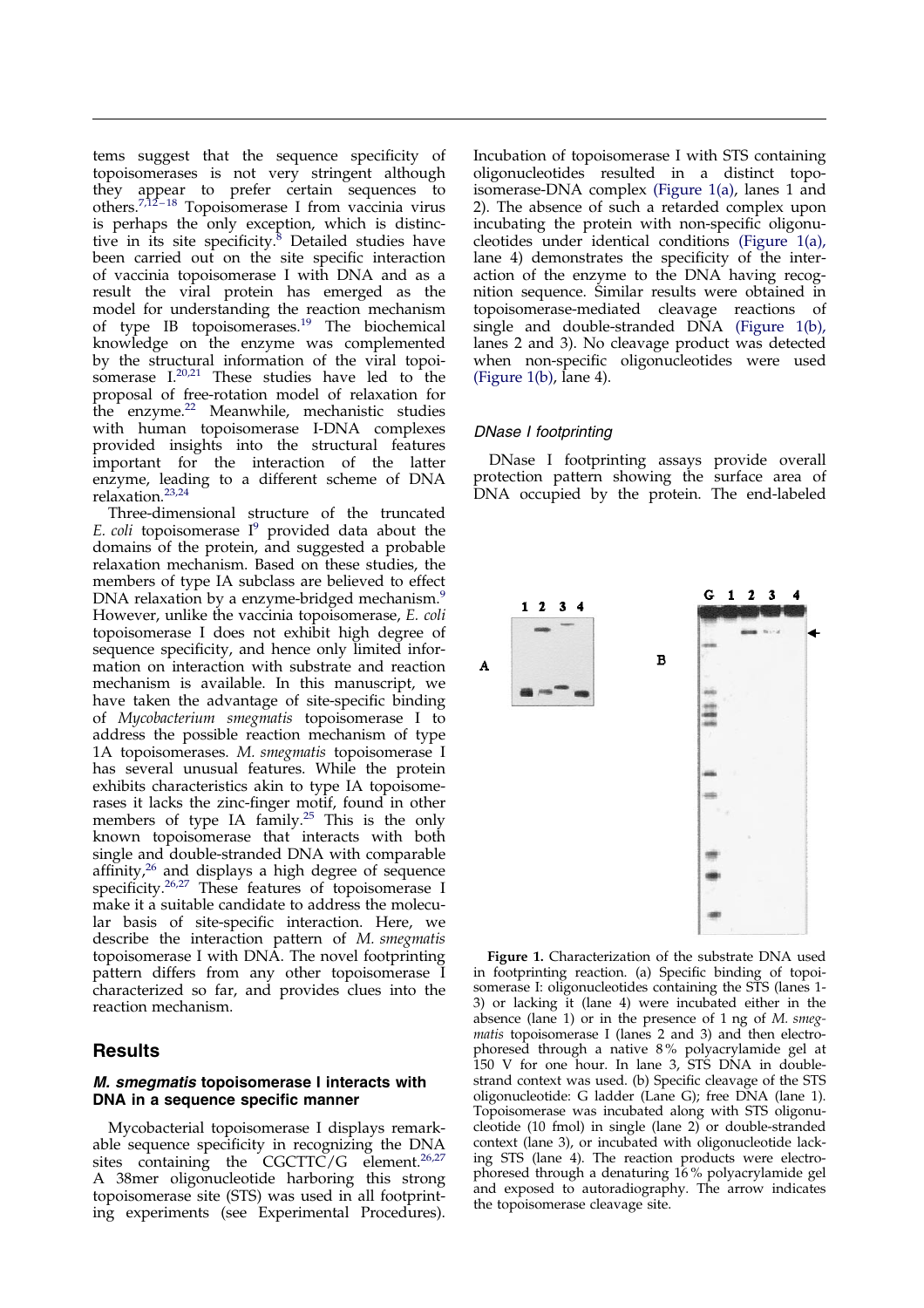

Figure 2. DNase I protection analysis. (a) Footprinting on single-stranded DNA 0.1 pmol of STS (represented by filled box) oligonucleotide was used in the assay. G ladder (lane 1); substrate DNA (C; lane 2), either treated with 5 ng of DNase I alone (F; lane 3) or incubated with varying concentrations of topoisomerase I (0.5, 1 and 5 ng) prior to the DNase I treatment (lanes 4-6, respectively). Topoisomerase I (10 ng) cleavage product obtained by incubating it with the substrate is indicated by an arrow (Cl; Lane 7). (b) Footprinting on non-STS oligonucleotides. G ladder (lane 1); labeled DNA (C; lane 2), was either incubated with DNase I alone (F; lane 3) or incubated with 5 ng (lane 4) or 10 ng (lane 5) of topoisomerase I and then treated with 5 ng of DNase I. (c) Footprinting on double-stranded DNA. Labeled STS DNA in double-stranded context was used. G lad-

substrate was incubated with topoisomerase and then treated with DNase I. Such an analysis with single-stranded DNA containing STS is shown in Figure 2(a). The nucleolytic probing of DNA-protein complex revealed that the bound protein protects the phosphodiester backbone of the entire 38mer DNA from DNase I catalyzed hydrolysis (Figure 2(a)). When the complementary strand lacking the STS, thus representing the non-specific sequence, was used instead, topoisomerase did not confer any protection (Figure 2(b)). Unlike in Figure 2(a), an interrupted protection pattern was obtained when double-stranded DNA (having the STS strand labeled) was subjected to footprinting analysis (Figure 2(c)). While cleavage of phosphodiester bonds between residues  $-5C$  and  $-6T$ ,  $-13G$ and  $-14G$ ,  $-19T$  and  $-20G$ , and  $-25T$  and -26G residues are largely unaltered in the unbound and bound states, other regions appear to be well protected by the enzyme. This pattern of protection is distinct from what is known for other topoisomerases. In both the single and double-stranded context the protein protects a region spanning about 30 bases. Although nonscissile strand by itself does not show any protection (Figure 2(b)), it is possible that some regions are protected in double-stranded context as mycobacterial topoisomerase I binds to double-stranded DNA.<sup>[26,27](#page-9-0)</sup> To address the point, the labeled bottom strand was annealed to the unlabeled top strand and used in the protection assay. In this case also the bottom strand was protected in double-stranded context (Figure 2(d)). The protection conferred by topoisomerase at the 5' termini could not be clearly ascertained as DNase I poorly cleaves this region in oligonucleotides. [28](#page-9-0)

der (lane 1); STS DNA, untreated (C; lane 2), pre-incubated either in the absence (F; lane 3) or in the presence of 1, 2.5, 5, 10 and 15 ng of topoisomerase I (lanes  $4-8$ , respectively) and then treated with 5 ng of DNase I. Topoisomerase I (15 ng) mediated cleavage reaction is indicated by an arrow (Cl; lane 9). (d) Labeled non-STS oligonucleotide in double-stranded context was used for the assay. G ladder (lane 1); the duplex DNA, untreated (C; lane 2), pre-incubated either in the absence (F; lane 3) or in the presence (B; lane 4) of topoisomerase I (10 ng) and then subjected to DNase I digestion. In all the cases the reaction products were resolved through 16 % urea-PAGE. Parenthesis marks the region of protection and is indicated in the sequence below. The sequence underlined represents the STS.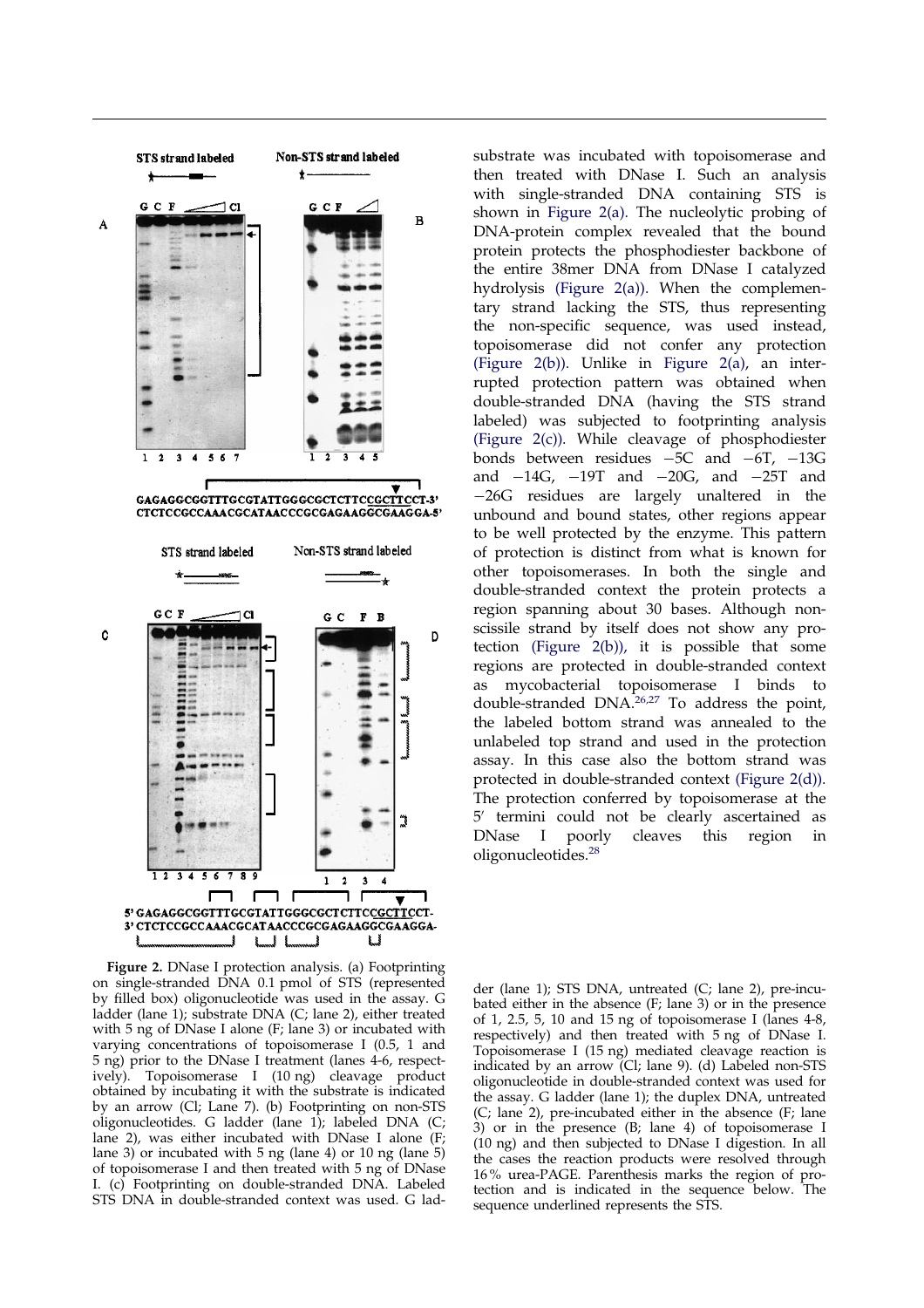# <span id="page-3-0"></span>Base-specific recognition by mycobacterial topoisomerase I

#### Topoisomerase I contacts a G residue within the STS

One of the ways of target recognition by sitespecific DNA-binding proteins is by direct contact with the residues in the major and/or minor groove, enabling discrimination of specific sequence from the unrelated ones. In order to map the residues, which are in close proximity of the protein, DMS protection and interference assays were carried out. The reagent methylates the N-7 position of guanine bases in the major groove and N-3 of adenine bases in the minor groove.<sup>[29](#page-9-0)</sup> Comparison of piperidine cleavage products following DMS treatment revealed protection of a guanine



Figure 3. DMS reactions: methylation protection (a) Topoisomerase I (150 ng) was incubated with STS oligonucleotide in single (lane 2) or double-stranded context (lane 3) and subjected to DMS modification. SS indicates scissile strand in single-stranded context (lanes 1 and 2) while DS represents the double-strand context (lanes 3 and 4). (b) Labeled non-STS DNA was incubated with topoisomerase I (300 ng) in double-stranded (DS) context prior to methylation by DMS. Methylation interference (c) Labeled STS oligonucleotide was premethylated and incubated with topoisomerase I (150 ng). DNA corresponding to free (lane F) and DNAprotein complex (lane B) are indicated. Topoisomerase mediated cleavage is indicated by an arrow. (d) Labeled non-STS DNA was pre-methylated, hybridized to unlabeled STS strand and incubated with topoisomerase I (300 ng). In all the panels, F and B represent the free and bound fractions, respectively. Filled boxes represent the STS while the filled circles indicate the G contact. Topoisomerase induced cleavage is indicated by an arrow, while the STS sequence is underlined.

residue present within the recognition sequence (Figure 3(a), lane 2). The results were identical in double-stranded context as well (Figure 3(a), lane 3). The single G residue present in the minimal recognition site was protected (Figure 3(a) lanes 2 and 3). No additional G residue contacts could be detected when duplex DNA having the label in non-scissile strand was used as a substrate (Figure 3(b)).

Binding of topoisomerase I was also assayed following methylation of the oligonucleotide substrate in single strand context. DNA corresponding to the free and bound fractions were separated and analyzed after piperidine cleavage. Comparison of the cleavage products revealed the near complete exclusion of the piperidine cleavable site corresponding to the  $-3\overline{G}$  in the scissile strand from the bound fraction from the (Figure 3(c), lane 2). In contrast, methylation of G residues, situated elsewhere did not affect the binding. The pattern of methylation interference was similar in double-stranded DNA (Figure 3(c), lane 3) to results obtained with single strand DNA (Figure 3(c), lane 2). A cleavage product of the radiolabeled scissile strand was detected in the protein-bound DNA fraction, but not in the free DNA population (Figure 3(c), lane B). The G residue protected (Figure 3(a)) from chemical modification was the same residue whose premodification interfered with DNA binding. No interactions were detected with the non-scissile strand in double-stranded context (Figure 3(d)).

# Additional base contacts of topoisomerase I revealed by missing contact experiments

As the previous set of experiments revealed only a single base specific contact and DNase I footprinting showed a large protected region, we investigated whether there were any additional interactions. Moreover, a single hydrogen bond is unlikely to be the sole determinant of the sequence specific recognition.<sup>[30](#page-9-0)</sup> In addition, our previous studies with the STS-containing synthetic oligonucleotides having different base substituents revealed the importance of  $+1$  and  $+2$  residues.<sup>[27](#page-9-0)</sup> In order to identify the contribution of other nucleotides in high-specificity interaction of the topoisomerase I, missing nucleoside interference analyses were performed. [31,32](#page-9-0) Protein was incubated with the modified DNA and the bound fractions were separated as described in experimental procedures. Depurination of the  $-\overline{3}\overline{G}$  residue within the STS interfered with the topoisomerase I binding [\(Figure](#page-4-0) 4(a), lane 2). This is the same G residue shown to interact with enzyme by DMS protection and interference assays. In contrast, purines located at the immediate upstream of the minimal motif (CGCTTC/G; the recognition sequence for the site-specific binding of topoisomerase  $I^{26,27}$  $I^{26,27}$  $I^{26,27}$ ) do not seem to be in close proximity to the protein [\(Figure](#page-4-0) 4(a) lane 2). Similar results<br>were obtained in double-stranded context obtained in double-stranded context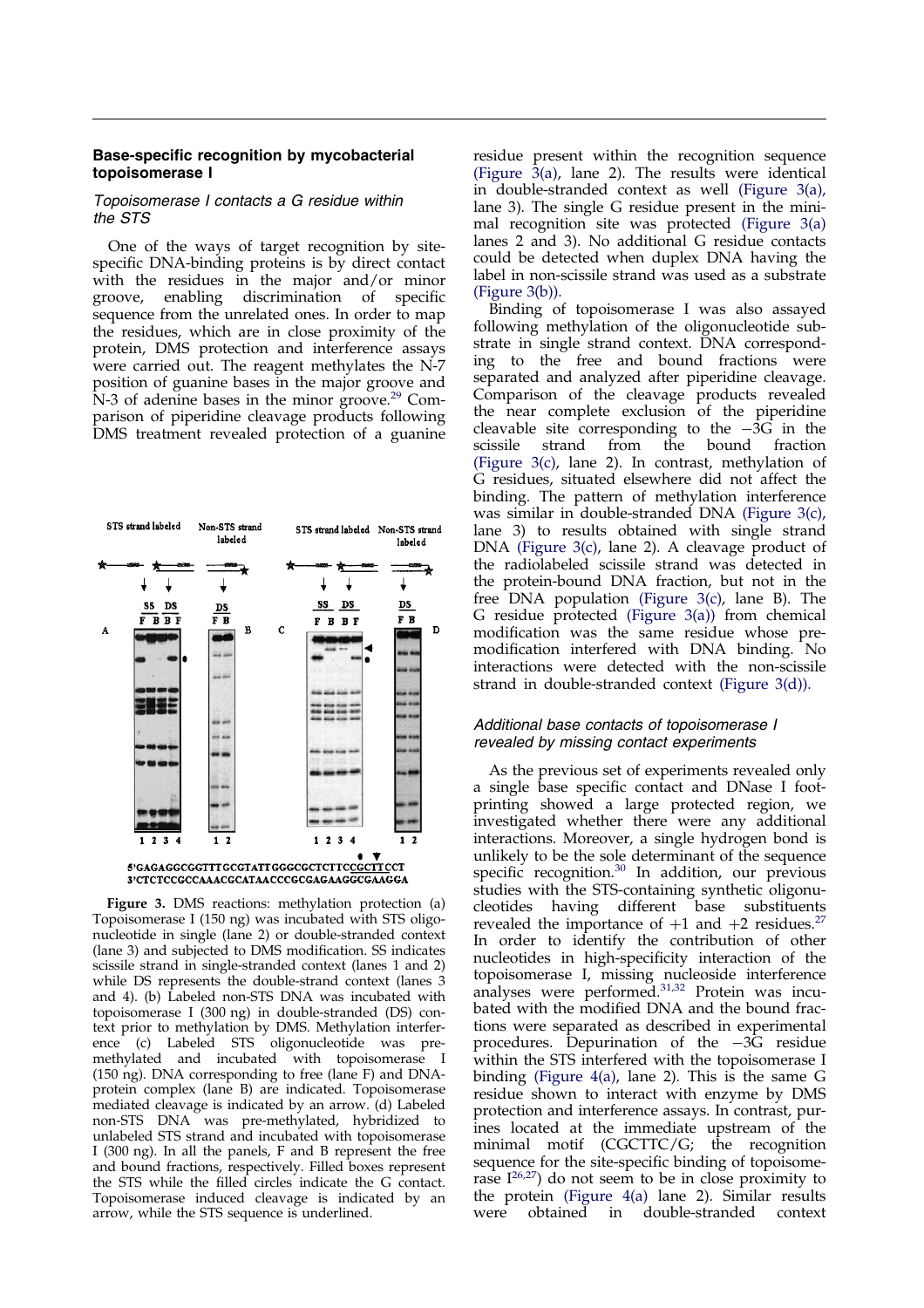<span id="page-4-0"></span>

Figure 4. Missing base contacts experiments: depurination (a) The labeled scissile strand was modified using formic acid and incubated with 150 ng of topoisomerase I. DNA corresponding to free (F; lane 1) and bound fractions (B; lane 2) are indicated. STS strand was depurinated, annealed to the unlabeled bottom strand and then incubated with 300 ng of topoisomerase I. The bound  $(B; \text{lane } 3)$  or free  $(F; \text{lane } 4)$  fractions are indicated. (b) Labeled non-STS strand was depurinated, annealed to the unlabeled STS strand and then incubated with 300 ng of topoisomerase I. The free (F) and bound (B) fractions (lanes 1 and 2, respectively) are shown. Depyrimidation (c) The labeled STS strand (C; lane 1) was modified by hydrazine and incubated with 150 ng of topoisomerase I (lanes 2 and 3) or annealed to non-STS strand (lanes 4 and 5) prior to incubation with 300 ng of topoisomerase I. The free (F; lanes 2 and 5) and bound  $(\dot{B})$ ; lanes 3 and 4) fractions are indicated. (d) Labeled non-STS DNA was depyrimidated, annealed to the unlabeled scissile strand and used for the assay. G ladder (lane 1); the substrate DNA (C; lane 2) was incubated with 300 ng of topoisomerase I. The free (F; lane 3) and bound  $(B;$  lane  $A)$  fractions indicated. The purine contact is represented by the filled circle while the arrows indicate the pyrimidine contacts. The sequence underlined represents the STS.

(Figure 4(a) lane 3). Purine residues in the bottom strand do not seem to be contacted by the protein (Figure 4(b)).

Depyrimidation experiments revealed the important pyrimidine contacts of the protein (Figure 4(c), lanes 2 and 3). These base contacts are localized in two distinct regions in the DNA. Two of these contacts were with  $+2C$  and  $-1T$  within the STS whereas other critical contacts were with  $-7T$ ,  $-16T$  and  $-17T$  residues, upstream to the STS. Pyrimidine-specific contacts were not STS. Pyrimidine-specific observed with bottom strand when annealed to the scissile strand (Figure 4(d)).

### Electrostatic interactions with DNA backbone of the scissile strand

Apart from the base-specific contacts, ionic interactions between the DNA and protein contribute towards the energy required for binding. In addition, sequence-specific binding is enhanced by DNA backbone contacts with the protein as they govern the geometry between protein and DNA.<sup>[33](#page-9-0)</sup> Phosphate contacts made by mycobacterial topoisomerase I were determined using ethylnitrosourea-modified substrate DNA. The footprinting pattern obtained is shown in Figure 5 depicting the comparison of the distribution of products in bound and free fractions. Each fragment moves as a doublet representing heterogeneous population of 3'-hydroxyl and 3'-ethylphosphates.<sup>32</sup> As can be seen in Figure 5, the strongest inhibition to binding



Figure 5. Phosphate contacts. STS DNA was modified by ethylnitrosourea, and incubated with 100 ng topoisomerase I. The DNA-protein complex was separated from the free DNA on a native 8 % polyacrylamide gel, purified and cleaved at the modified sites, as described in Experimental Procedures. G ladder (lane 1); free DNA (F; lane 2); bound fraction (B, lane 3). STS is marked by filled box. The phosphate contacts are indicated by filled circles and represented by " $p$ " in the sequence. Topoisomerase cleavage site is indicated by an arrow, while the STS is represented by the underlined sequence.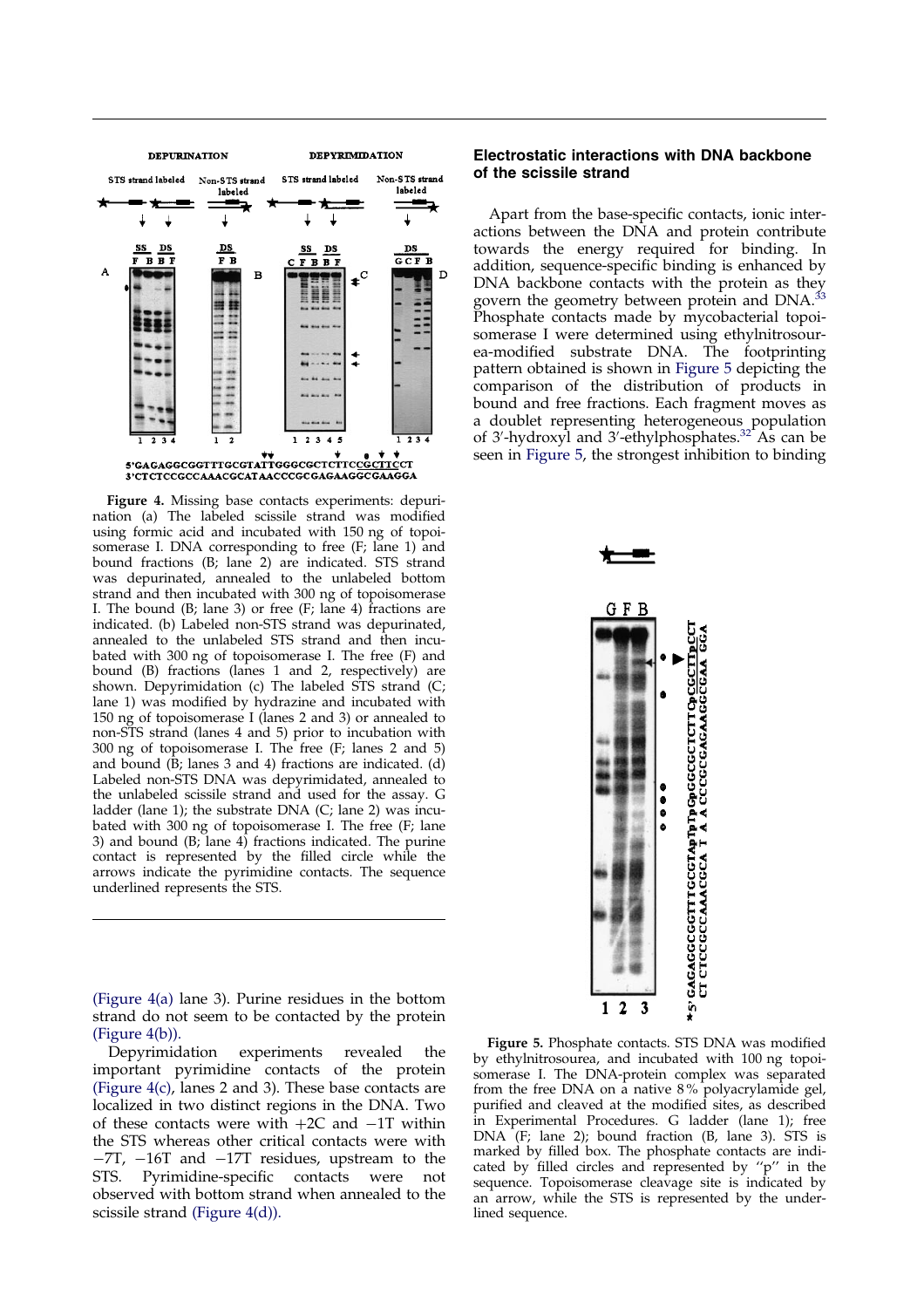occurs when the two phosphates (p) in the sequence TCpCGCTTpC are ethylated. The sites of complete interference therefore correspond to important contacts between the DNA and the protein. Ethylation at other sites inhibits the complex formation to varying degrees. When the contiguous phosphates upstream to the STS in the sequence 5'-TApTpTpGpG are modified, the binding is partly inhibited. Thus interaction with six sugar phosphates seems to be important for DNA binding, five of which are localized upstream to the recognition sequence, and only one is within the STS. No phosphate contacts are established with the bottom strand (not shown).

## Change in the B-DNA conformation of substrate DNA

Although the enzyme also binds duplex DNA efficiently and protects it from nuclease digestion, base- and backbone-probing experiments revealed contacts only in the scissile strand. To better understand the interaction, chemical nuclease, 1,10 phenanthroline-copper, a redox-active coordination complex that nicks the phosphodiester backbone of DNA by oxidative degradation of the deoxyribose moiety, was used. Unlike the DNase I protection,  $Cu(OP)_2$  probing did not result in protection of the recognition sequence (Figure  $6(a)$ ). Similar observations were made with BspRI methyl transferase; while DNase I footprinting revealed a protected region,  $Cu(OP)_{2}$ failed to show any protection with  $BspRI.<sup>34</sup>$  $BspRI.<sup>34</sup>$  $BspRI.<sup>34</sup>$ DNase I, in[terac](#page-9-0)ts with both the major and minor groove, <sup>35</sup> whereas the chemical nuclease is known to bind only to the minor groove.<sup>[35](#page-9-0)</sup> Thus, the results depicted in Figure 6(a) suggest that the protein either does not make any minor groove contact or even if it does, it does not alter the conformation of the minor groove so as to block the accessibility of 1,10 phenonthrolinecopper to hydrogen. A stretch of four residues at the positions  $-17$  to  $-20$  (Figure 6(a)), upstream to cleavage site revealed enhanced reactivity to  $Cu(OP)_{2}$  in spite of lack of intrinsic preference of the chemical nuclease for A and T residues.<sup>[36](#page-9-0)</sup> The hyper-reactivity of these residues reflects protein-induced alteration of DNA conformation. Additional support for the distortion was obtained by conformational mapping of the substrates with  $KMnO<sub>4</sub>$ , which selectively modifies the unstacked thymidine residues. Since three of the four hyperactive residues observed in Figure 6(a) happen to be T, it should be reactive to the  $KMn\overline{O}_4$ , provided these residues exist in unstacked conformation. Figure 6(b) demonstrates the structural deformity of DNA at these T residues. A point to be noted is that two of these T residues were shown to be important for protein binding, as revealed by missing nucleoside experiments (see [Figure](#page-4-0) 4(c)).



Figure 6. Structural distortion in DNA. STS oligonucleotide annealed to the non-STS DNA was used for the assays. The reaction products were resolved on a denaturing 18 % polyacrylamide gel and autoradiographed. (a) Cu  $(OP)_2$  footprinting. G ladder (lane 1), substrate DNA (C; lane 2), was treated with  $Cu(OP)_2$  in the absence (F; lane  $3$ ) or presence of 100 and  $200$  ng of topoisomerase I (B; lanes 4 and 5, respectively). Parenthesis indicates the hypersites. (b)  $KMnO<sub>4</sub>$  footprinting. G ladder (lane 1); substrate DNA (C; lane 2), incubated either in the absence (F; lane 3) or in the presence of 50 (B; lane 4) and 100 ng (B; lane 5) of topoisomerase and then probed with  $KMD<sub>4</sub>$ . Filled circles correspond to the hyper-reactive residues and are indicated in the sequence below.

# **Discussion**

Footprinting analyses probing the M. smegmatis topoisomerase I-DNA complex, enabled us to determine the different types of contacts responsible for specific interactions. The recognition pattern of the enzyme has novel features not seen so far for any other topoisomerase, providing insights into the reaction mechanism. From the overall interaction pattern it appears that the enzyme employs an enzyme-bridged mechanism to remove negative supercoils from DNA.

#### DNA binding of mycobacterial topoisomerase I

The DNase I footprint of mycobacterial topoisomerase I spans a region of about 30 bases in<br>both single and double-stranded context both single and double-stranded context suggesting a large surface area of interaction. In contrast, E. coli topoisomerase III, which is known to show some sequence specificity protect[s a r](#page-9-0)egion of 14 nucleotides in single-stranded DNA.<sup>37</sup> However, other members of 1A group, E. coli and Micrococcal luteus topoisomerase I, do not form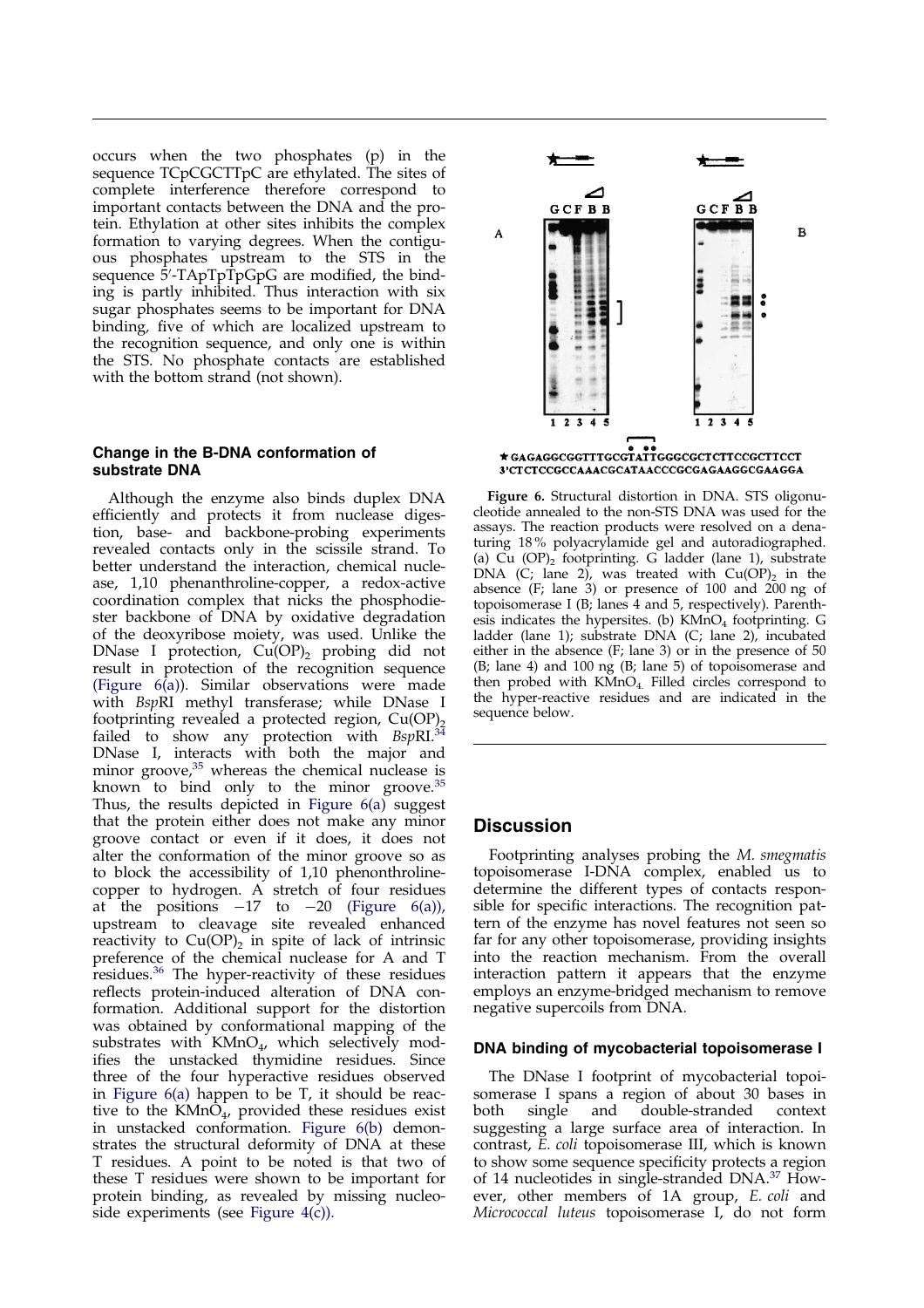<span id="page-6-0"></span>clear footprints, and are shown to protect a region of more than 50 nucleotides on both the strands of DNA, indicating the binding of several topoisome-rase molecules.<sup>[38](#page-9-0)</sup> It is noteworthy that both *E. coli* and M. luteus enzymes do not exhibit remarkable sequence specificity unlike the former two enzymes.

The base-specific and phosphate contacts of mycobacterial topoisomerase is bipartite and restricted to the scissile strand (Figure 7). The six hydrogen-mediated base contacts established by the protein involves a lone purine contact at  $-3G$ and five pyrimidines  $+2C$ ,  $-1T$ ,  $-7T$ ,  $-16T$  and  $-17$ . Three of these base-specific interactions are within the STS, namely,  $+2\overline{C}$ ,  $-1T$  and  $-3G$ . From the phosphate interference assay it appears that six electrostatic contacts are important for protein-DNA interaction, one of which is within the STS between the  $+1T$  and  $+2C$  (Figure 7). Though interactions of mycobacterial topoisomerase I map on both the faces of the helix, the protein contacts

only the top strand (Figure 7). Thus, mycobacterial topoisomerase is intrinsically a single-strand DNAbinding protein, with the ability to recognize the scissile strand in duplex context, as well with a marginally reduced affinity [\(Figures](#page-1-0) 1(b), [3\(a\),](#page-3-0) [4\(a\)\).](#page-4-0) The E. coli MutL protein involved in DNA repair exhibits similar binding features wherein affinity for single-stranded DNA is twofold higher than for double-stranded DNA. [39](#page-9-0) These results are expected as single-stranded DNA is susceptible to a variety of interactions between the phosphate backbone, surrounding water molecules and the cations, it can adopt several conformations. In contrast, determinants that shape the helical geometry, i.e. the stacking interactions and the inter-phos-phate repulsion, <sup>[40,41](#page-9-0)</sup> impose restrictions on the movement of the sugar phosphate backbone, which in turn affect the flexibility of the bases in the double-stranded context.<sup>[42](#page-10-0)</sup> Additionally, the functional groups of the bases in double-stranded DNA are less accessible owing to a constellation of



#### SUMMARY OF DNA FOOTPRINTING



Figure 7. (a) Summary of Footprinting data. The sequence underlined represents the STS and the arrow indicates the cleavage site. (b) Modeling of the substrate DNA: The 38mer substrate DNA was modeled using Molscript and visualized in Weblab viewer Lite 3.5. Base specific contacts (in cyan) and phosphate contacts (in yellow) are shown. The scissile phosphate is indicated (in blue).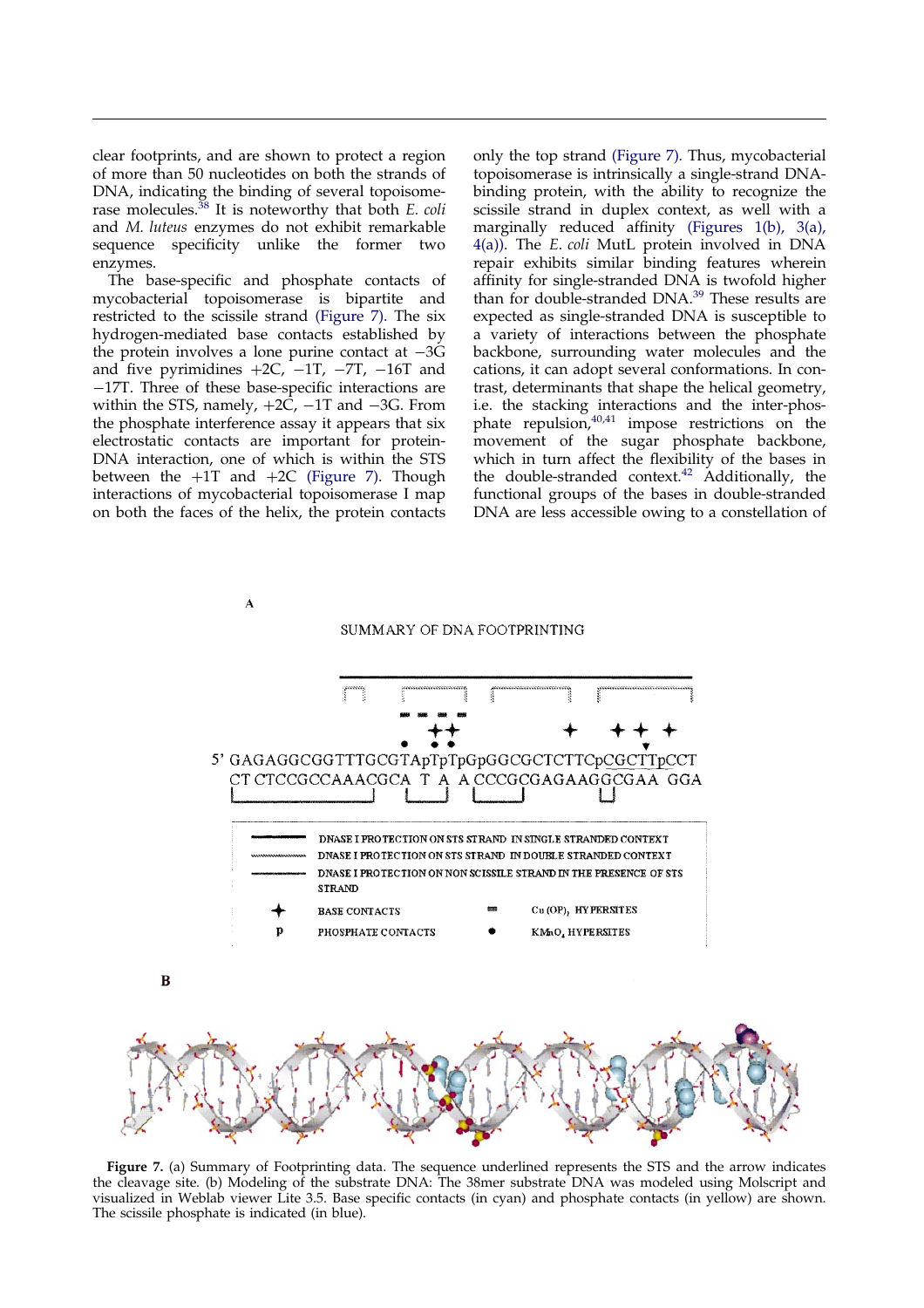atoms from sugar and the complementary bases. Interactions between the charged, as well as uncharged molecules, and the van der Waals repulsion from the neighboring atoms both in plane and out of plane could restrict free ligand binding. The higher degree of flexibility and easier accessibility of the functional groups in singlestranded DNA could attribute to the marginal differences in the contact pattern of the enzyme in single and double-stranded context.

# Structural distortion of DNA

Although the DNA determinants of enzyme contact lie in the scissile strand, the enzyme exhibits a remarkable ability to interact with double-stranded DNA. This possibly stems from the property of the enzyme to distort double-stranded DNA after binding. The mycobacterial topoisomerase I induces localized structural distortion upstream to STS.  $KMnO<sub>4</sub>$  probing suggests the formation of single-strand region at the T-T-A-T stretch (17 to  $-20$ ), which exhibits hypersensitive cleavage. The strong hold on the scissile strand by the enzyme within the same sequence is reflected by the basespecific contacts with two of these residues apart from the four phosphate contacts. Thus, region upstream to the cleavage site, seems to play a crucial role in defining the geometry of the protein-DNA interface, and may enhance the sequencespecific binding. Phosphate contacts, as well as conformational change induced by protein-DNA phosphate contacts, have been implicated to aid the process of sequence recognition.<sup>[33](#page-9-0)</sup>

### Modeling the DNA

Summary of different footprinting results presented in [Figure](#page-6-0) 7(a) is projected as a molecular model of the DNA contact sites of M. smegmatis topoisomerase I [\(Figure](#page-6-0) 7(b)). Analysis of the DNA contacts by the enzyme in the context of B-DNA model, reveals important features. The protein interacts with its substrate DNA on both the sides of double helix as the protein-base and proteinphosphate contacts are arrayed across the double helix. This mode of interaction is reminiscent of the DNA interaction pattern of topoisomerases wherein the protein clamps the DNA within the centrally placed core.<sup>[9,](#page-9-0)[43](#page-10-0)</sup> Based on the pattern, it is postulated that the mycobacterial topoisomerase I wraps around the DNA duplex.

### DNA relaxation mechanism of mycobacterial topoisomerase I

Two models have been proposed to explain the DNA relaxation mechanism catalyzed by topoisomerase I. The "free rotation model" proposes that the scissile strand is free to swivel about the intact strand as the enzyme does not directly contact the DNA downstream to cleavage site. The model implies multiple relaxation events per

round of cleavage-religation cycle. According to the second model known as "strand passage model" (or "enzyme-bridged model"), the enzyme regulates the relaxation cycle by maintaining a strong hold on the DNA upstream and downstream to the nick. A single relaxation event is permitted per cycle of cleavage-religation reaction. Studies support the former mechanism to be operating in the case of vaccinia topoisomerase  $I^{22}$  $I^{22}$  $I^{22}$  and strand passage model for type IA topoisomerases.<sup>9</sup> The mycobacterial topoisomerase I, interacts with the upstream, as well as downstream sequences with respect to nick [\(Figure](#page-6-0) 7). In addition to covalent contact with  $+1$  site, both base-specific  $(+2)$  and phosphate contacts indicate tight grip of the enzyme downstream to the cleavage site. Yet the enzyme has another stranglehold as a number of base-specific and phosphate contacts are located at a distance upstream to the cleavage site. The results are consistent with the strand passage model wherein the enzyme holds both the sides of the nick to prevent free axial rotation about the non-cleaved strand for M. smegmatis enzyme function.

In summary, the protein-DNA contacts mapped provide the basis for site-specificity demonstrated by mycobacterial topoisomerase I. The present analyses illustrate novel features of a type IA topoisomerase interaction with DNA. Solution structure studies in conjunction with mutational studies would aid in further delineating the relaxation mechanism employed by M. smegmatis topoisomerase I.

# Experimental procedures

#### Purification of topoisomerase I

Topoisomerase I was purifie[d](#page-9-0) [fr](#page-10-0)om wild-type M. smegmatis SN2 cells, as described.<sup>25,44</sup> The amount of enzyme catalyzing 50 % relaxation of 300 ng of supercoiled plasmid at  $37^{\circ}$ C, 30 minutes in a reaction volume of 20  $\mu$ l is defined as 1 unit, and corresponds to 2 ng of the purified protein.

#### Oligonucleotide substrates

Oligonucleotide (38 mer) containing a strong topoisomerase site (STS oligonucleotide;  $5'$ -GAG AGGCGGTTTGCGTATTGGGCGCTCTTCCGCTTCCT) was used as the specific substrate in all the assays. The complementary oligonucleotide (non-STS oligonucleotide; 5<sup>0</sup> -AGGAAGCGGAAGAGCGCCCAATACGCAAA CCG CCTCTC) served as the non-specific substrate. When double-stranded oligonucleotides were used, 2.5 fold molar excess of unlabeled complementary strand was annealed to the labeled strand by incubating at  $95^{\circ}$ C for five minutes followed by slow cooling to room temperature. Double-strandedness of DNA was con firmed by electrophoresing an aliquot of the reaction mix through  $10\%$  (w/v) non-denaturing polyacrylamide gel. Oligonucleotides were 5' end-labeled using bacterio-phage T4 polynucleotide kinase and [γ-P<sup>[32](#page-9-0)</sup>]ATP (6000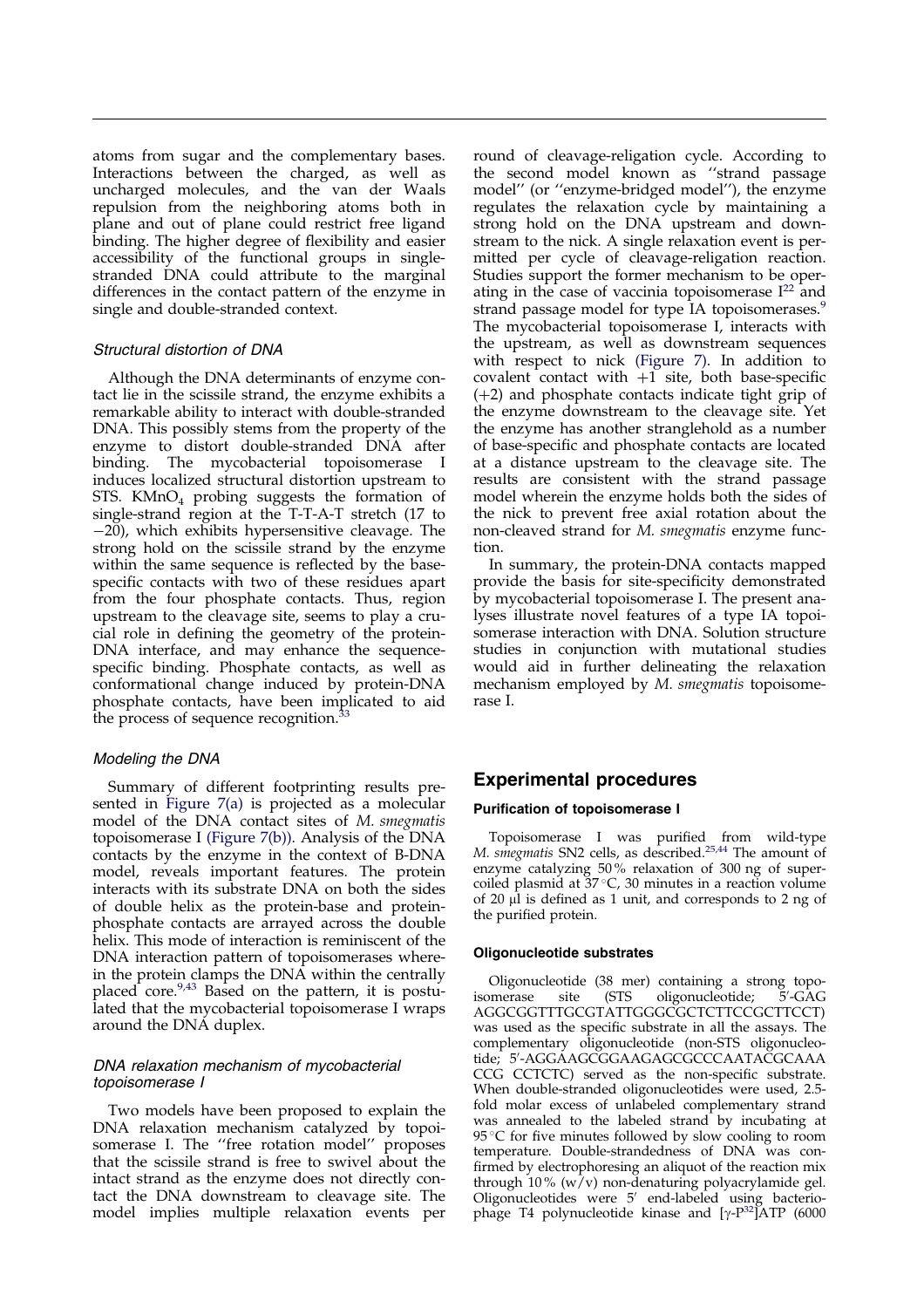<span id="page-8-0"></span> $Ci/mmol$ ) and purified using  $G$ -50 spin column chromatography.

#### Binding and cleavage reactions

The assays for non-covalent enzyme DNA complexes and cleavage reactions were performed, as described.<sup>2</sup>

#### DNase I footprinting

Reaction mixtures (20 µl) containing 40 mM Tris-HCl (pH 8.0), 20 mM NaCl, 1 mM Mg<sup>2+</sup>, 0.5 mM Ca<sup>2+</sup> and 100 fmol of radiolabeled oligonucleotides were incubated on ice for five minutes along with topoisomerase I. The samples were thereafter treated with 5 ng of DNase I (Worthington Biochemical Corp.) for 30 seconds at 24 C. The reactions were terminated by the addition of stop buffer (50 mM Tris-HCl (pH 8.0), 150 mM NaCl and 10 mM EDTA). The products of the reactions were autoradiographed following separation using 16 % denaturing PAGE at 2000 V for two hours.

#### Methylation protection and interference assay

Topoisomerase I (150 ng or 300 ng) was incubated with the end-labeled oligonucleotides (200,000 cpm) in binding buffer (40 mM Tris-HCl (pH 8.0), 20 mM NaCl) in  $10 \mu l$  reaction volume. After increasing the volume to 50  $\mu$ l the reaction mix was treated with 1% DMS and vortexed vigorously for 1.5 minutes. The reaction was terminated by the addition of 1.5 M sodium acetate and  $1 M$   $\beta$ -mercaptoethanol. Following precipitation, DNA was re-suspended in 90  $\mu$ l of H<sub>2</sub>O and 10 µl of piperidine. The samples were thereafter incubated at  $90^{\circ}$ C for 30 minutes, vacuum-dried and suspended in  $6 \mu l$  of formamide dye. Control reactions containing radiolabeled DNA without added enzyme were processed in identical fashion. Cleavage products were analyzed following separation through a denaturing 18 % polyacrylamide gel at 2000 V for two hours. For interference assay, the oligonucleotide substrates were pre-methylated by treating with 1 % DMS for one minute at room temperature. Modification was stopped by the addition of  $50 \mu l$  of DMS stop buffer (1.5 M sodium acetate, 1 M  $\beta$ -mercaptoethanol). DNA was precipitated and suspended in water. Binding reactions were performed, as described in methylation protection assay. DNA corresponding to free and the bound fractions were separated by electrophoresing through a native 8 % polyacrylamide gel. After autoradiography the corresponding regions were excised and eluted. The samples were purified using NAP-5 columns, vacuum dried and re-suspended in 100 µl of binding buffer. After the cleavage by piperidine the samples were electrophoresed, as described in previous section.

#### Depurination and depyrimidation reaction

Purines and the pyrimidine specific reactions were performed as described earlier.<sup>[31](#page-9-0)</sup> Oligonucleotides were annealed to the complementary, unmodified strand when duplex DNA was used. Binding reactions were performed as described above. The reaction products were resolved through a denaturing 18 % polyacrylamide gel.

#### Ethylation interference assay

Saturated solution of ethyl-nitrosourea (EtNU) in ethanol was added to end-labeled oligonucleotides  $(200,000 \text{ cpm})$  and incubated with 100  $\mu$ l of 50 mM cacodylate buffer (pH  $8.0$ ) at  $50^{\circ}$ C for 30 minutes. DNA was ethanol precipitated, and suspended in 50 µl of water. Binding reactions and isolation of free and bound forms of DNA were as described above. Five microliters of 1 M NaOH was added to the samples and incubated at 90°C for 30 minutes and then neutralized with HCl. DNA was precipitated and suspended in  $5 \mu l$  of formamide dye and electrophoresed through a urea 16 % polyacrylamide gel. The gel was then exposed for autoradiography.

#### $Cu(OP)<sub>2</sub>$  footprinting

Footprinting reactions were performed as described earlier.<sup>[35](#page-9-0)[,45](#page-10-0)</sup> Briefly, topoisomerase I (100-200 ng) was incubated with 1 pmol end-labeled DNA  $(10^5 \text{ cm})$  in 170 µl of reaction buffer containing, 20 mM Tris-HCl  $(pH 8.0)$  and 20 mM NaCl for five minutes on ice. The reaction was initiated by the addition of 4 mM 1,10 phenanthroline,  $0.3$  mM  $CuSO<sub>4</sub>$  and  $58$  mM 3-mercaptopropionic acid and quenched after one minute at  $25^{\circ}C$ , by the addition of 5  $\mu$ l of 100 mM 2,9-dimethyl-1,10-phenanthroline. Following phenol-chloroform extractions DNA was precipitated, purified and the products were electrophoresed through a denaturing 18 % polyacrylamide gel.

#### $KMnO<sub>4</sub>$  footprinting

Preformed DNA-protein complex was incubated with  $2 \text{ mM }$  KMnO<sub>4</sub> for one minute at  $25^{\circ}$ C.<sup>[46](#page-10-0)</sup> The reaction was stopped with  $40 \text{ mM}$   $\beta$ -mercaptoethanol and 0.3 M sodium acetate. Following ethanol precipitation and piperidine cleavage, the reaction products were electrophoresed through a denaturing  $18\%$  polyacrylamide gel.

# Acknowledgments

We thank other members of the VN Lab and Kiran Bachhawat-Sikder for discussions. D.S. was supported by a project assistantship from Jawaharlal Nehru Centre for Advanced Scientific Research. The work is supported by a grant from Department of Biotechnology, Government of India.

# **References**

- 1. Wang, J. C. (1996). DNA topoisomerases. Annu. Rev. Biochem. 65, 635-693.
- 2. Wang, J. C. (1971). Interaction between DNA and an Escherichia coli protein omega. J. Mol. Biol. 55, 523- 533.
- 3. Brown, P. O. & Cozzarelli, N. R. (1979). A sign inversion mechanism for enzymatic supercoiling of DNA. Science, 206, 1081-1083.
- 4. Berger, J. M. (1998). Structure of DNA topoisomerases. Biochim. Biophys. Acta, 1400, 3-18.
- 5. Meima, R., Haan, G. J., Venema, G., Bron, S. & de Jong, S. (1998). Sequence specificity of illegitimate plasmid recombination in Bacillus subtilis: possible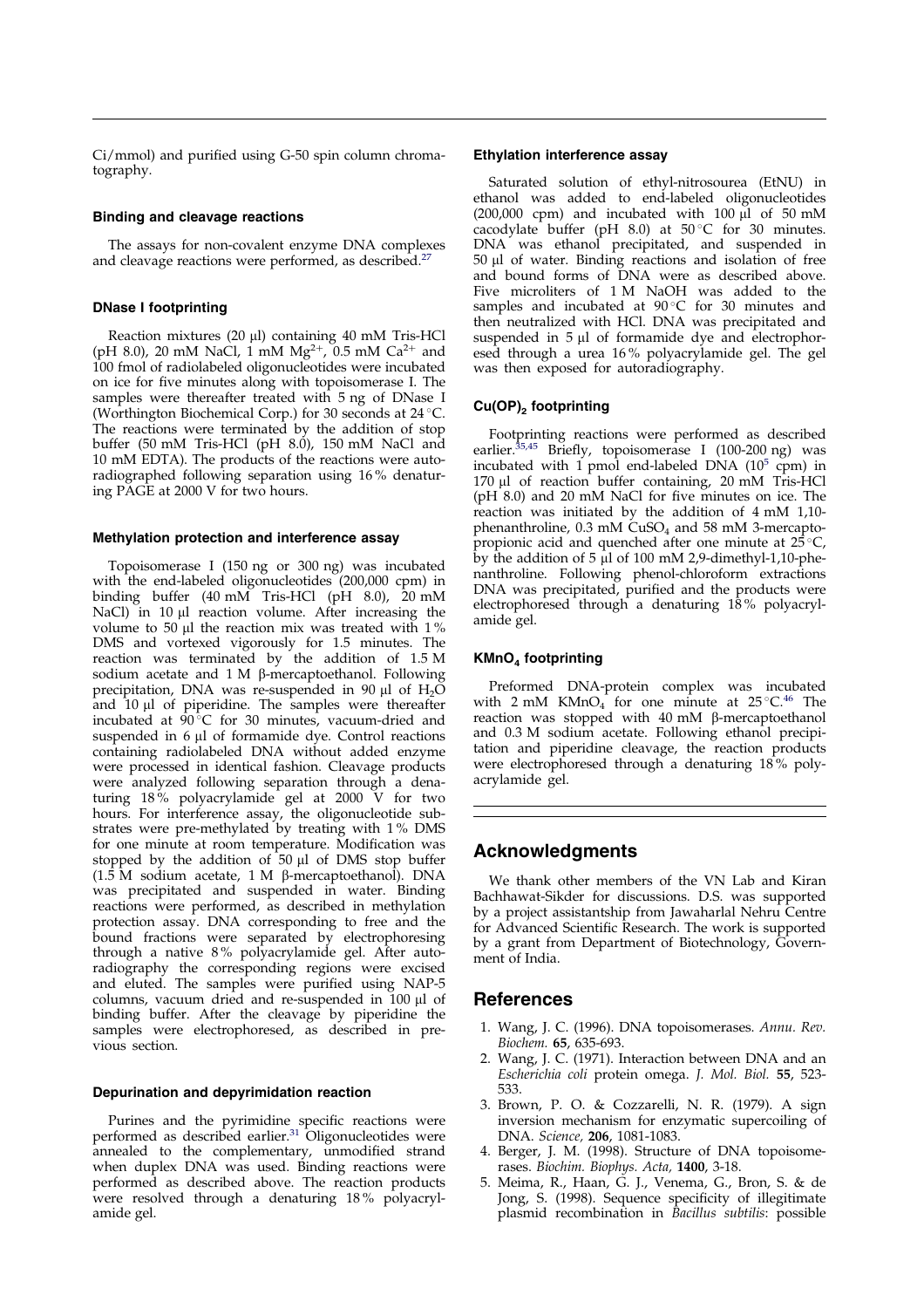<span id="page-9-0"></span>recognition sites for DNA topoisomerase I. Nucl. Acids Res. 26, 2366-2373.

- 6. Kirkegaard, K., Pflugfelder, G. & Wang, J. C. (1984). The cleavage of DNA by type-I DNA topoisomerases. Cold Spring Harbor Symp. Quant. Biol. 49, 411- 419.
- 7. Been, M. D. & Champoux, J. J. (1984). Breakage of single-stranded DNA by eukaryotic type 1 topoisomerase occurs only at regions with the potential for base-pairing. J. Mol. Biol. 180, 515-531.
- 8. Shuman, S. & Prescot, J. (1990). Specific DNA cleavage and binding by vaccinia virus DNA topoisomerase I. J. Biol. Chem. 265, 17826-17836.
- 9. Lima, C. D., Wang, J. C. & Mondragon, A. (1994). Three-dimensional structure of the 67 K N-terminal fragment of E. coli DNA topoisomerase I. Nature, 367, 138-146.
- 10. Yu, L., Zhu, C. X., Tse-Dinh, Y. C. & Fesik, S. W. (1995). Solution structure of the C-terminal singlestranded DNA-binding domain of Escherichia coli topoisomerase I. Biochemistry, 34, 7622-7628.
- 11. Zhu, C.-X., Roche, C. J. & Tse-Dinh, Y. C. (1997). Effect of Mg(II) binding on the structure and activity of Escherichia coli DNA topoisomerase I. J. Biol. Chem. 272, 16206-16210.
- 12. Morrison, A. & Cozzarelli, N. R. (1979). Site-specific cleavage of DNA by E. coli DNA gyrase. Cell, 17, 180-184.
- 13. Edwards, K., Halligan, B., Davis, J., Nivera, N. & Liu, L. (1982). Recognition sites of eukaryotic DNA topoisomerase I: DNA nucleotide sequencing analysis of topo I cleavage sites on SV40 DNA. Nucl. Acids Res. 10, 2565-2576.
- 14. Liu, L. F., Rowe, T. C., Yang, L., Tewey, K. & Chen, G. L. (1983). Cleavage of DNA by mammalian DNA topoisomerase II. J. Biol. Chem. 258, 15365-15370.
- 15. Tse-Dinh, Y.-C., McCarron, B. G. H., Arentzen, R. & Chowdhry, V. (1983). Mechanistic study of E. coli DNA topoisomerase I: cleavage of oligonucleotides. Nucl. Acids Res. 11, 8691-8701.
- 16. Bonven, B. J., Gocke, E. & Westergaard, O. (1985). A high affinity topoisomerase I binding sequence is clustered at DNAase I hypersensitive sites in Tetrahymena R-chromatin. Cell, 41, 541-551.
- 17. Dean, F. B. & Cozzarelli, N. R. (1985). Mechanism of strand passage by Escherichia coli topoisomerase I. The role of the required nick in catenation and knotting of duplex DNA. J. Biol. Chem. 260, 4984-4994.
- 18. Kovalosky, O. I., Kazyavkin, S. A. & Slesarev, A. I. (1990). Archaebacterial reverse gyrase cleavage-site specificity is similar to that of eubacterial DNA topoisomerases I. Nucl. Acids Res. 18, 2801-2805.
- 19. Shuman, S. (1998). Vaccinia virus DNA topoisomerase: a model eukaryotic type IB enzyme. Biochim. Biophys. Acta, 1400, 321-337.
- 20. Sharma, A., Hanai, R. & Mondragon, A. (1994). Crystal structure of the amino-terminal fragment of vaccinia virus DNA topoisomerase I at 1.  $6$  Å resolution. Structure, 2, 767-771.
- 21. Cheng, C., Kussie, P., Pavletich, N. & Shuman, S. (1998). Conservation of structure and mechanism between eukaryotic topoisomerase I and site-specific recombinases. Cell, 92, 841-850.
- 22. Stivers, J. T., Shuman, S. & Mildvan, A. S. (1994). Vaccinia DNA topoisomerase I: kinetic evidence for general acid-base catalysis and a conformational step. Biochemistry, 33, 15449-15458.
- 23. Redinbo, M. R., Stewart, L., Kuhn, P., Champoux, J. J. & Hol, W. G. (1998). Crystal structures of

human topoisomerase I in covalent and noncovalent complexes with DNA. Science, 279, 1504-1513.

- 24. Stewart, L., Redinbo, M. R., Qiu, X., Hol, W. G. & Champoux, J. J. (1998). A model for the mechanism of human topoisomerase I. Science, 279, 1534-1541.
- 25. Bhaduri, T., Bagui, T. K., Sikder, D. & Nagaraja, V. (1998). DNA topoisomerase I from Mycobacterium smegmatis. An enzyme with distinct features. J. Biol. Chem. 273, 13925-13932.
- 26. Bhaduri, T., Sikder, D. & Nagaraja, V. (1998). Sequence specific interaction of Mycobacterium smegmatis topoisomerase I with duplex DNA. Nucl. Acids Res. 26, 1668-1674.
- 27. Sikder, D. & Nagaraja, V. (2000). Determination of the recognition sequence of Mycobacterium smegmatis topoisomerase I on mycobacterial genomic sequences. Nucl. Acids Res. 28, 1830-1837.
- 28. Drew, H. R. (1984). Structural specificities of five commonly used DNA nucleases. J. Mol. Biol. 176, 535-557.
- 29. Maxam, A. M. & Gilbert, W. (1980). Sequencing end-labeled DNA with base-specific cleavages. Methods Enzymol. 65, 497-560.
- 30. Seeman, N. C., Rosenberg, J. M. & Rich, A. (1976). Sequence-specific recognition of double helical nucleic acids by proteins. Proc. Natl Acad. Sci. USA, 73, 804-808.
- 31. Brunelle, A. & Schleif, R. F. (1987). Missing contact probing of DNA-protein interactions. Proc. Natl Acad. Sci. USA, 84, 6673-6676.
- 32. Papp, P. P. & Chattoraj, D. K. (1994). Missingbase and ethylation interference footprinting of P1 plasmid replication initiator. Nucl. Acids Res. 22, 152-157.
- 33. Pabo, C. O. & Sauer, R. T. (1992). Transcription factors: structural families and principles of DNA recognition. Annu. Rev. Biochem. 61, 1053-1095.
- 34. Finta, C. & Kiss, A. (1997). Footprint analysis of the bsp RI DNA methyltransferase-DNA interaction. Nucl. Acids Res. 25, 2841-2846.
- 35. Sigman, D. S., Spassky, A., Rimsky, S. & Buc, H. (1985). Conformational analysis of lac promoters using the nuclease activity of 1,10-phenanthrolinecopper ion. Biopolymers, 24, 183-197.
- 36. Yoon, C., Kuawabara, M. D., Law, R., Wall, R. & Sigman, D. S. (1988). Sequence-dependent variability of DNA structure. Influence of flanking sequences and fragment length on digestion by conformationally sensitive nucleases. J. Biol. Chem, 263, 8458-8463.
- 37. Zhang, H. L., Malpure, S. & DiGate, R. J. (1995). Escherichia coli DNA topoisomerase III is a sitespecific DNA binding protein that binds asymmetrically to its cleavage site. J. Biol. Chem. 270, 23700- 23705.
- 38. Kirkegaard, K. & Wang, J. C. (1985). Bacterial DNA topoisomerase I can relax positively supercoiled DNA containing a single-stranded loop. J. Mol. Biol. 185, 625-637.
- 39. Bende, S. M. & Grafstrom, R. H. (1991). The DNA binding properties of the MutL protein isolated from Escherichia coli. Nucl. Acids Res. 19, 1549-1555.
- 40. Manning, G. S. (1978). The molecular theory of polyelectrolyte solutions with applications to the electrostatic properties of polynucleotides. Quart. Rev. Biophys. 11, 179-246.
- 41. Mirzabekov, A. D. & Rich, A. (1979). Asymmetric lateral distribution of unshielded phosphate groups in nucleosomal DNA and its role in DNA bending. Proc. Natl Acad. Sci. USA, 76, 1118-1121.